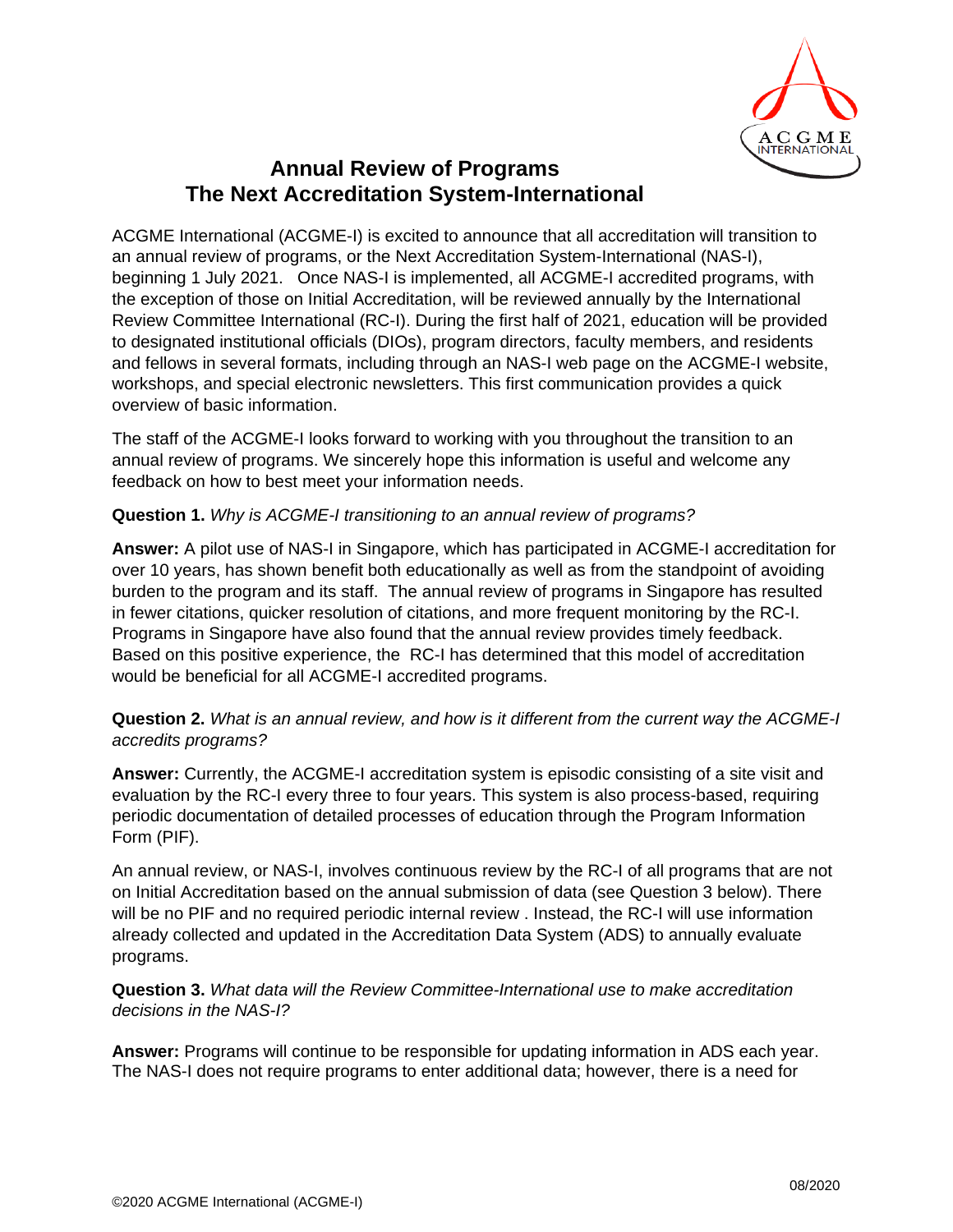enhanced accuracy and completeness of the information entered into ADS since this data will directly affect accreditation decisions on an annual basis.

The RC-I will use all available data including specific data listed to make annual accreditation decisions:

- ACGME-I Resident/Fellow Survey results;
- ACGME-I Faculty Survey results;
- Information on clinical experience (such as Case Logs) completed by program graduates (NOTE: Although residents must enter procedures into the Case Log System throughout their educational program, only the Case Logs of graduated residents are used when the RC-I evaluates programs.);
- Program responses to existing citations;
- Scholarly activity of residents/fellows and faculty members;
- Major changes reported by the program, such as changes in program director, faculty members, participating sites; and,
- Information submitted in the annual update on the program's learning and working environment.

Although evaluation of residents/fellows using the Milestones is an important component of quality graduate medical education, residents'/fellows' Milestones assessments are not used during the RC-I's evaluation of a program. Programs will only receive citations related to the Milestones if the data is not reported.

#### **Question 4.** *What process does the Review Committee-International use to make accreditation decisions, and how will programs be informed about their accreditation status?*

**Answer:** Beginning in early 2022, all programs beyond initial accreditation will receive an annual accreditation decision. The RC-I will meet twice a year, once at the beginning of the year and again in late spring. Most programs will receive a Letter of Notification during the first few months of the year indicating their accreditation status. Some programs will be asked to provide additional clarifying information the RC-I feels it needs before it can render an accreditation decision. A very small number of programs (in the United States, this is approximately one percent of programs) will undergo a site visit when the RC-I has concerns about the information submitted and wishes to further clarify the program's annual data prior to rendering an accreditation decision. If additional clarifying information or a site visit is requested, the program will receive an accreditation decision and a Letter of Notification before June of each year.

One advantage of the annual review is that citations can be resolved each year without a site visit. Note that in addition to making an annual accreditation decision, the RC-I can add citations, extend citations, or resolve citations annually. The RC-I can also provide annual feedback on areas that may need additional attention by the program director and the Program Evaluation Committee (PEC) and can give the program commendations for innovative educational practices or work to resolve citations.

#### **Question 5.** *When will the program have a site visit?*

**Answer:** All *currently* scheduled site visits for programs on Continued Accreditation and Continued Accreditation with Warning have been cancelled. Within the next few months, all programs will receive notification of the due date for a Self-Study, which is completed approximately every seven years. Approximately 18 months following submission of a program's Self-Study, the program will have a full site visit.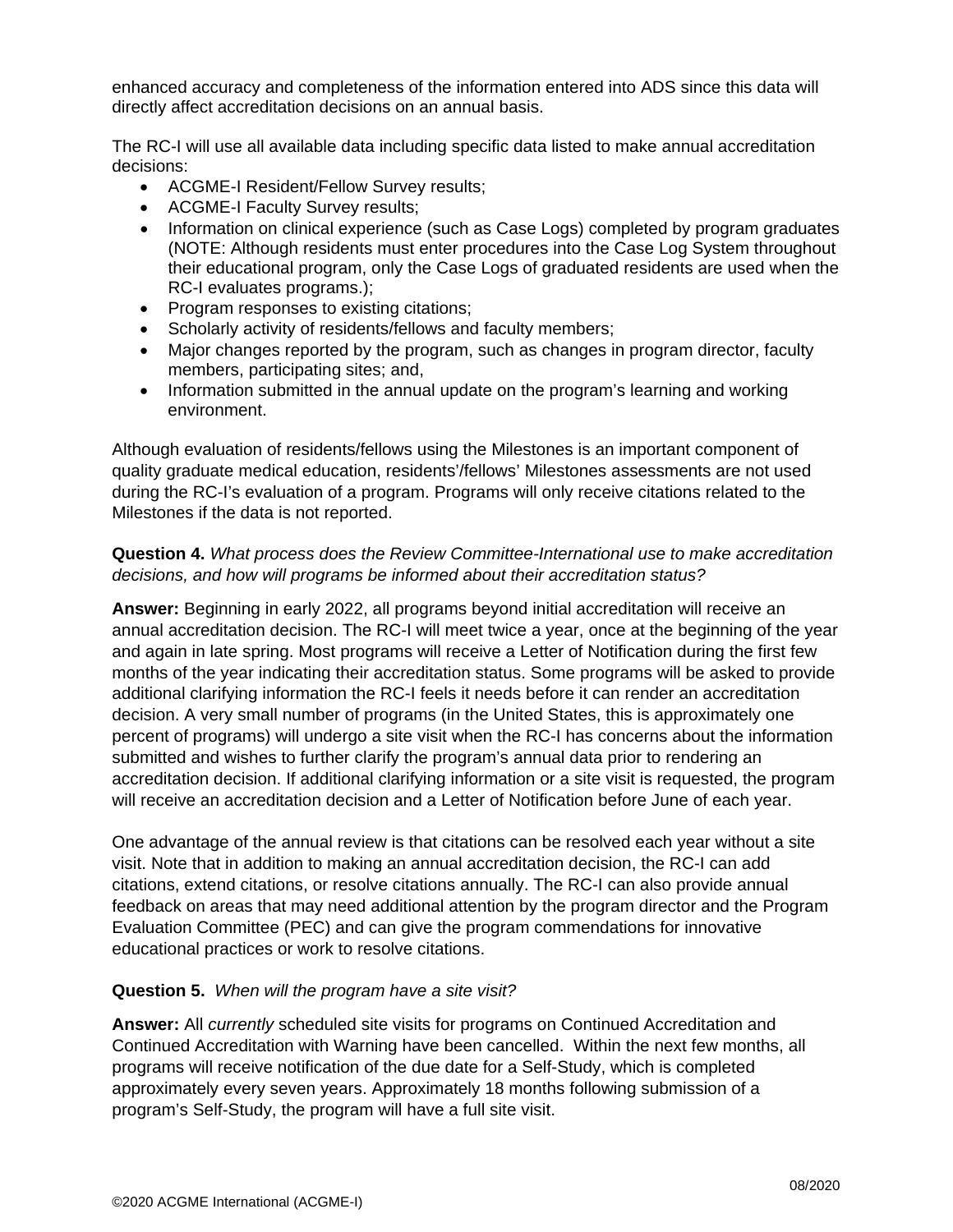#### **Question 6.** *What is a Self-Study?*

**Answer:** The Self-Study is an objective, comprehensive evaluation of the program with the goal of program improvement. The Self-Study process requires that programs first develop a set of program aims. Program aims are the program's and institutional leaders' views of key expectations for the program and how it differentiates itself from other programs. The Self-Study uses information from the PEC's annual reviews of the program over the past seven years, an analysis of the program's opportunities and threats, and input from key stakeholders such as residents, fellows, faculty members, or graduates.

The program submits a brief, approximately five-page summary of its Self-Study process, and approximately 18 months later a team of ACGME-I Field Staff members visit the program to review how the planned improvements are occurring. Fellowship programs conduct their Self-Study at the same time and in partnership with their core residency program. Site visits for all fellowship programs are scheduled to occur at the same time as the visit to the core residency program.

#### **Question 7.** *Will Sponsoring Institutions also be reviewed annually?*

**Answer:** No, the annual review of programs uses aggregated data from all programs to determine benchmarks. Programs with data below a benchmark will be more carefully considered by the RC-I. The number of Sponsoring Institutions is not sufficient to statistically determine benchmarks and for that reason, they will continue to undergo a site visit and be reviewed periodically.

#### **Question 8.** *I understand that in the US there are Clinical Learning Environment Review, or CLER, visits to Sponsoring Institutions. Will my institution have a CLER visit?*

**Answer:** In the United States, review of the clinical learning environment as part of the Clinical Learning Environment Review (CLER) Program occurs independently and is not used in accreditation decisions for individual programs. Because of the differences in health care internationally, CLER reviews will not occur as part of ACGME-I's annual review of programs.

#### **Question 9.** *How can programs get more information about this transition and the new annual review process?*

**Answer:** ACGME-I staff members will conduct workshops for program directors, faculty members, and program and institutional coordinators in the first few months of 2021. Resources will also be added to ACGME-I's distance education portal, *Explore*. Additionally, a web page dedicated to annual review, or NAS-I, is available on the ACGME-I website at <https://www.acgme-i.org/Institutions/NAS-I> . The page includes articles on NAS implementation in the United States, information on the Self-Study process and other resources.

The following articles are included on the NAS-I web page referenced above :

Bryne LM, Miller RS, Philibert I, Ling LJ, Potts JR, Leih-Lai MW, Nasca TJ. Program Performance in the Next Accreditation System (NAS): Results of the 2015-2016 Annual Data Review. *JGME*. 2017;9(3): 406-410.

Bryne LM, Miller RS, Nasca TJ. Implementing the Next Accreditation System: Results of the 2014-2015 Annual Data Review. *JGME*. 2016;8(1): 118-123.